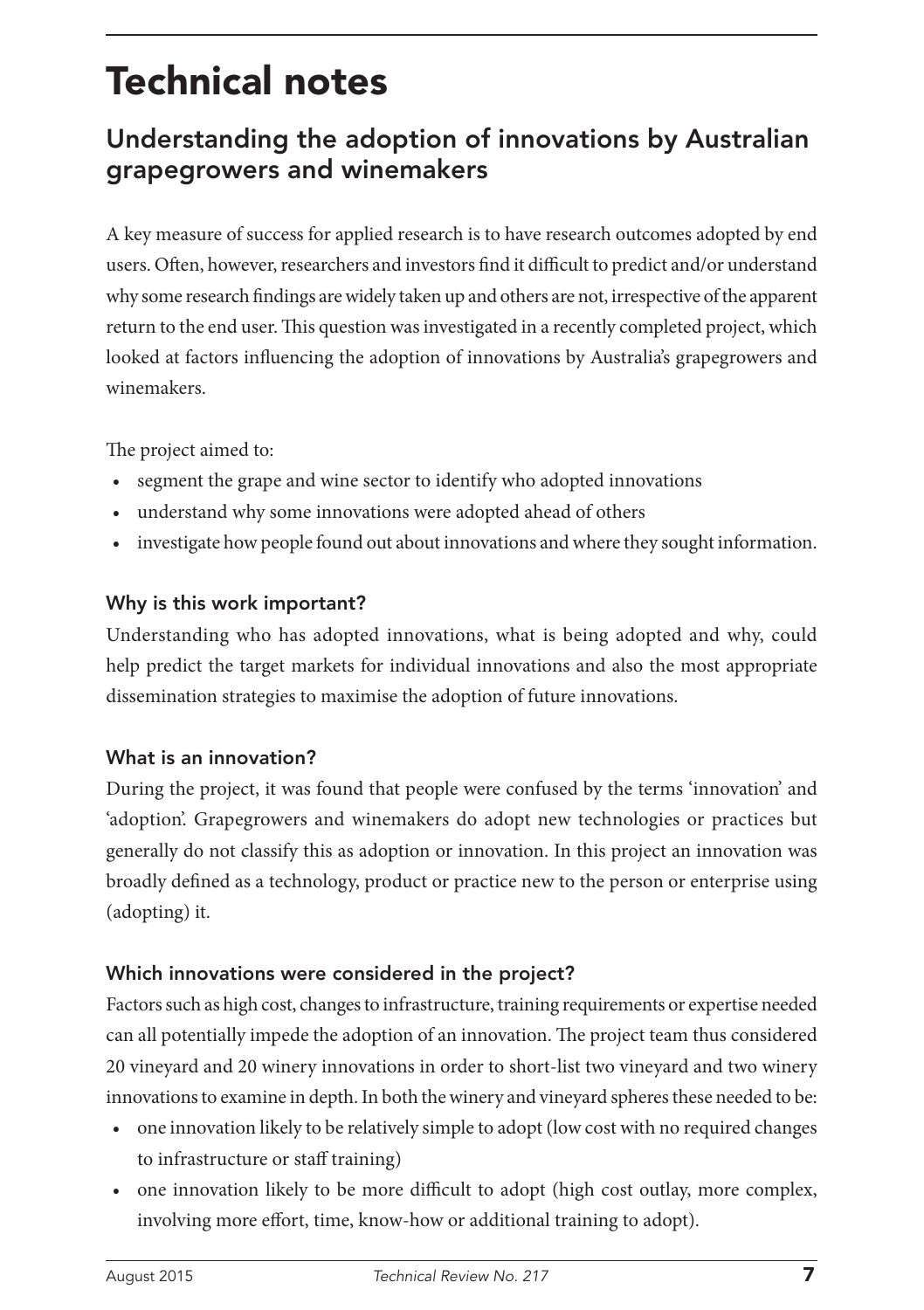The innovations needed to be relatively new, but around long enough to achieve some level of adoption by producers. Generally it was felt that they should have been in the marketplace for between five and ten years. Innovations considered in the short-listing process included salinity measurement tools, smoke taint measurement and remediation, rapid analysis techniques such as Winescan/Oenofoss®, tannin analysis, fruit sorting tables, alternative variety plantings and the Pellenc® grape harvester. In the end, the four innovations selected were:

|                                  | Vineyard                                                                 | Winery                                                      |
|----------------------------------|--------------------------------------------------------------------------|-------------------------------------------------------------|
| Low cost,<br>easy to adopt       | New chemical sprays<br>(e.g. Dow AgroSciences Legend,<br>Syngenta Revus) | Novel yeasts<br>(e.g. Anchor Alchemy,<br>Maurivin Platinum) |
| High cost,<br>difficult to adopt | Soil moisture monitoring                                                 | Cross-flow filtration                                       |

#### How did the project progress?

Once the four innovations were chosen, a survey was developed to examine the influence of a range of factors on adoption behaviour. Information on demographics (age, location, climate), business size, financial position and future outlook was collected.

Grapegrowers and winemakers were asked a range of questions about their opinions and beliefs in regard to the selected innovations. These included:

- 'perceived usefulness' how much they believed adoption of the innovation would help them reduce costs, save time/labour or improve quality
- 'perceived ease of use' how easy they felt it was to use the particular innovation and if additional training or other changes would be needed
- 'social norm' drivers if their peers, suppliers or customers thought they should be using the innovation
- 'previous experience' if the innovation had been used or observed previously in other companies/countries
- 'innovative factor' the general tendency towards early adoption of new technologies

Information seeking behaviour was also examined, including:

- how growers and winemakers first found out about an innovation
- what sources of information were used when making an innovation adoption decision
- why those sources were used
- how much information was sought.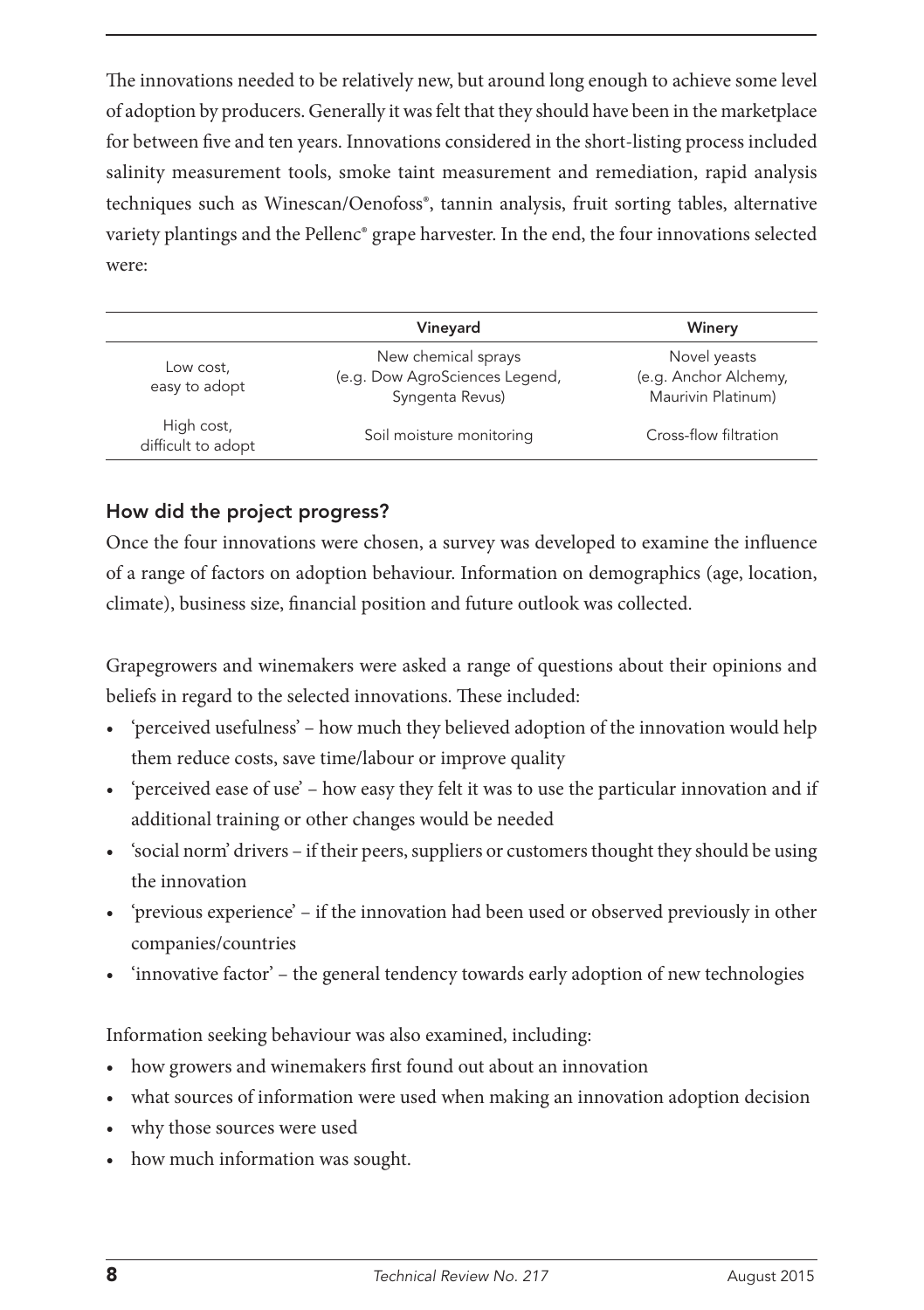In total 5,253 people were contacted across Australia, resulting in 1,066 completed phone and online surveys and 83 face-to-face interviews with grapegrowers and winemakers, all of whom played an active role in the decision-making process in their business. This sample ended up being representative of the range of business sizes and regional breakdown of the current Australian wine sector (2013 Australian & New Zealand Wine Industry Directory).

#### Results

#### What innovations were being adopted?

As expected, low-cost, easy-to-adopt innovations had a greater adoption rate (Table 1). Of the 1,066 participants surveyed, 66% of growers had adopted or trialled new chemical sprays whereas only 33% had adopted soil moisture monitoring. For winemakers, 60% had used novel yeast at least twice and 41% had purchased or leased a cross-flow filtration unit.

| Vineyard                 | % Adoption |
|--------------------------|------------|
| New chemical sprays      | 66         |
| Soil moisture monitoring | 33         |
| Winery                   |            |
| Novel yeasts             | 60         |
| Cross-flow filtration    | 41         |

Other innovations mentioned by respondents included the planting of alternative varieties, composting, use of weather and irrigation phone apps, anaerobic juice settling by flotation, energy efficiency practices (temperature control systems), fruit sorting tables and infra-red spectroscopy.

## Who was adopting?

Business size affected adoption. Smaller businesses were less likely to adopt the high cost, difficult-to-adopt innovations, due to both financial constraints and a greater risk to their business associated with adoption if the innovation did not work. Smaller businesses tended to adopt low-cost, easy-to-adopt and already proven technologies. Larger scale wineries and vineyards were found to adopt more, particularly those technologies that helped achieve expansion or efficiencies and automation in line with their scale of operation, e.g. soil moisture monitoring or cross-flow filtration.

Age was also linked to adoption, with the youngest segment (<34 years of age) more likely to be confident of increasing productivity and to adopt innovations.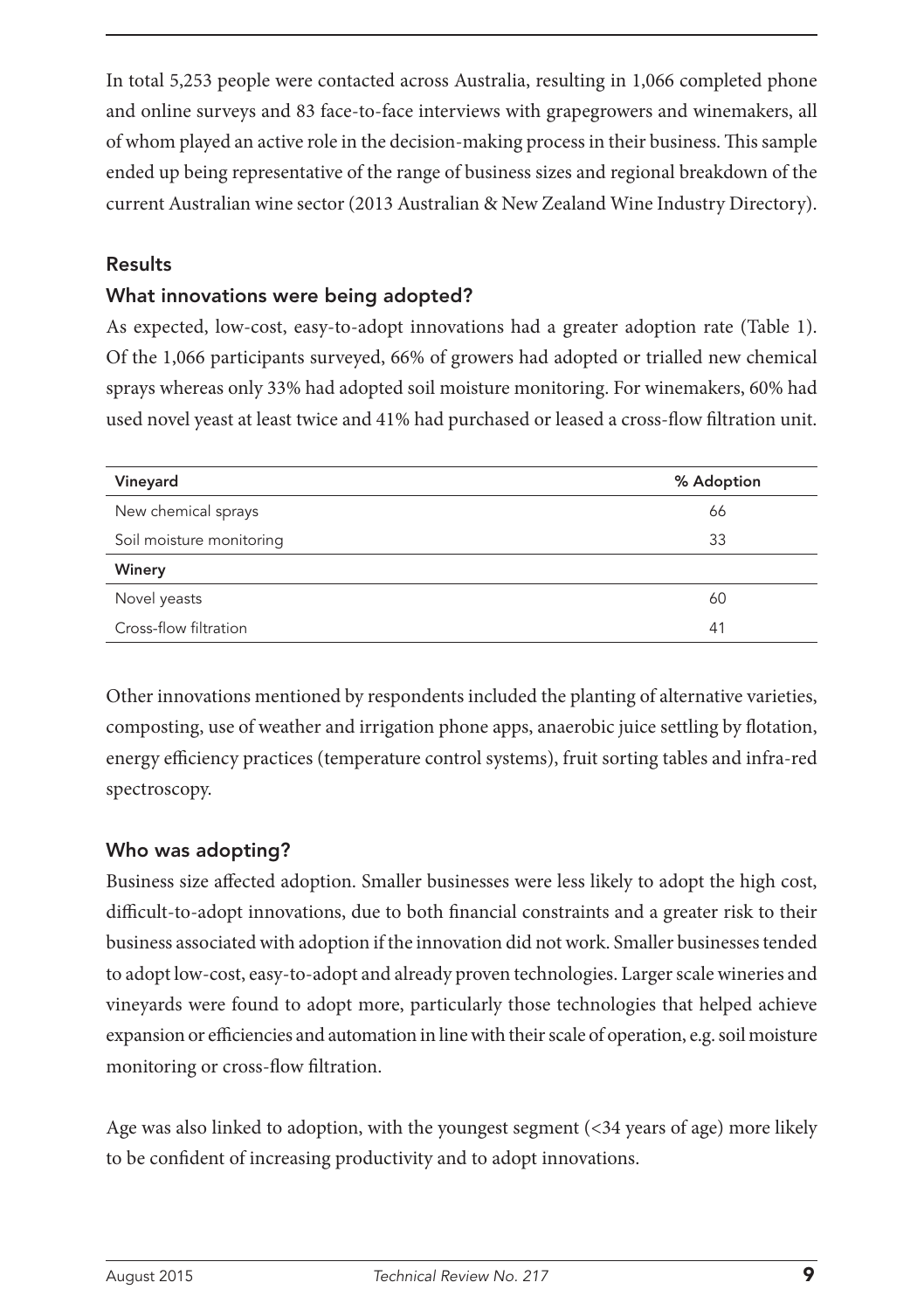#### What influenced adoption?

#### *Financial outlook*

The financial outlook of a business, and the attitude toward increasing productivity, influenced general approaches to innovation adoption. Businesses that were struggling financially, reducing their scale of operation or expecting to be sold had little intention, motivation or capacity to spend money or time adopting new expensive technologies. They did, however, still trial new low cost products such as novel yeasts and new chemical sprays if those products enabled them to continue operating at a reduced cost.

In contrast, businesses that were increasing their scale of operation were more confident of increasing productivity and more likely to adopt the more expensive or complex technologies to achieve this, such as wine presses, cross-flow filtration or soil moisture monitoring.

Grapegrowers and winemakers that were financially stable but not able to invest heavily in new technologies still adopted innovations but focused on those technologies that were not capital intensive and that would provide clear short to medium term benefits to reduce costs and increase efficiencies, such as flotation processes and energy saving technologies.

#### *Perceived usefulness*

The belief that a technology would provide benefits such as reducing operating costs, saving time or labour, improving product quality or increasing workplace safety, was found to be the key driver of adoption in this project. For high cost and more complex technologies, this influence was moderated by the business size, financial position and the individual's motivation towards increasing the productivity of their business.

The opinions of respected growers or winemakers in the region also emerged as a key driver for adoption, with information from the industry 'grapevine' being highly valued as credible, independent and experience based.

## How did people find out about innovations?

Seminars, salespeople, friends and trade magazines were all mentioned as primary sources of information, although in many cases respondents could not remember where they had first heard about the innovations. Seminars and workshops can be seen as an important mechanism for planting the seed about the innovations available to producers, and prompting them to think about adopting new technologies or practices. They also provide a good opportunity to network and discuss innovations with both presenters and attendees.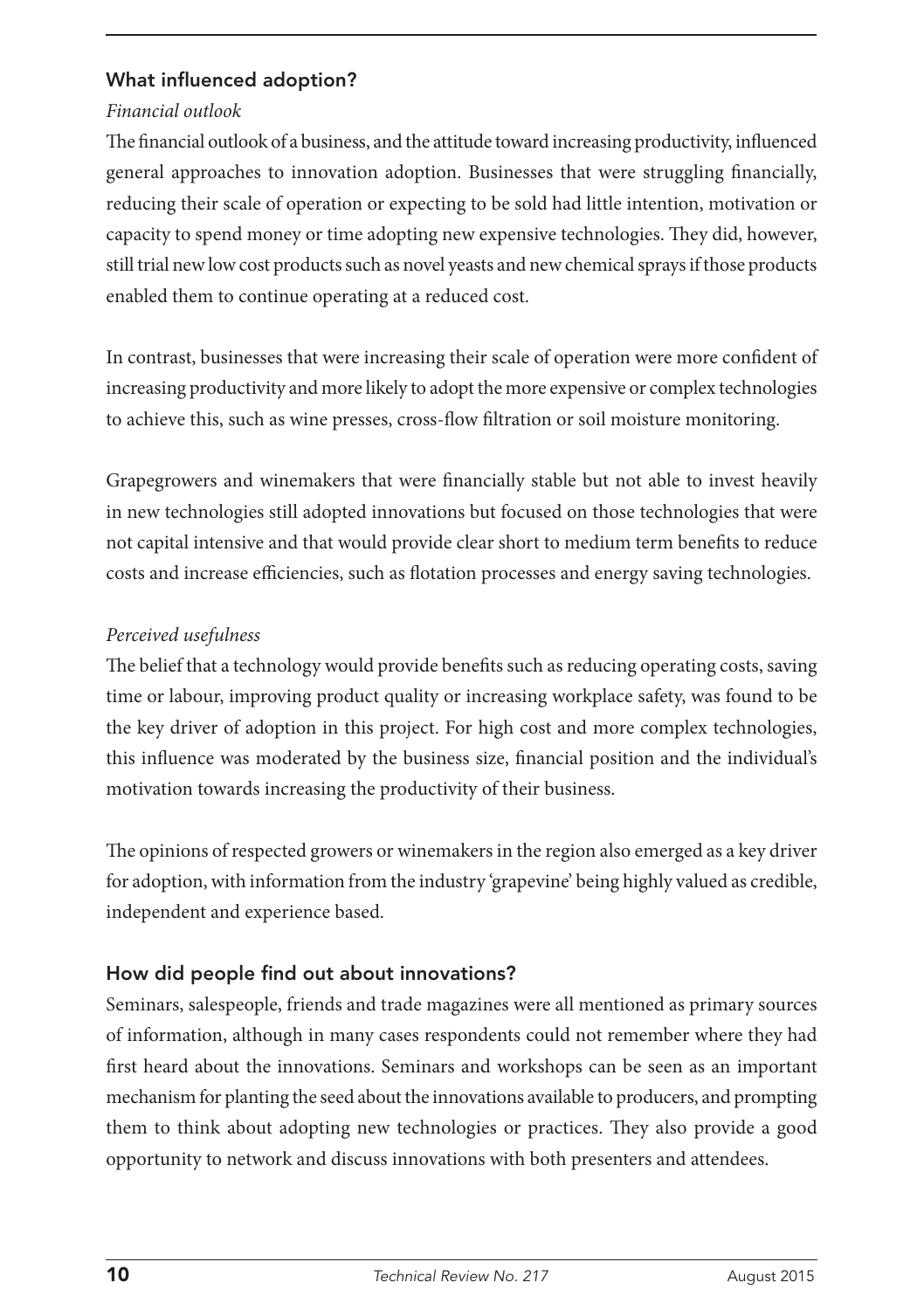## Where did people seek information?

When making a decision whether or not to adopt an innovation, producers generally sought out specific information to assist with their decision-making. With simple, low risk innovations people typically used only one or two sources of information to assess the innovation. With more complex innovations, multiple sources were used, including:

- independent experts (consultants, industry or government organisations or scientists)
- written articles
- other grapegrowers and winemakers
- suppliers
- viewing the technology in action at another vineyard/winery or field day.

For example, a winemaker deciding to use a new yeast might look on a website and talk to a supplier and a colleague who had used it. This process could take an hour or a few days. However, when considering the adoption of cross-flow filtration, a winemaker typically used more than five sources of information. Most winemakers would trial the technology, often over several years before adopting, unless they had previous experience, in which case this process was shortened.

## What are the implications?

The results of the project suggest that an organisation developing a complex or potentially risky innovation will need to provide a range of types of information and communicate through a number of channels to boost adoption rates. Demonstrations of the innovation that showcase its usefulness and ease of use are likely to be most convincing, maximising the chance for information to move through the industry network.

People also tend to have a pecking order for seeking information. Many grapegrowers and winemakers indicated that they use online search engines at the beginning of their information search, rather than specific websites. For information providers this suggests that search rankings are important in ensuring information reaches its target audience. Again, the strong industry network within the grape and wine sector emerged as important, with trusted colleagues often being asked for opinions about innovations. Independent experts and advisors who are trusted and accessible are also valued. Interestingly it was also found that people who were active and closely involved in industry networks and associations were more likely to adopt innovations than those who were less connected.

## Summary

In this project a number of general principles and concepts from marketing and adoption literature were tested and found to be applicable and potentially useful to the Australian